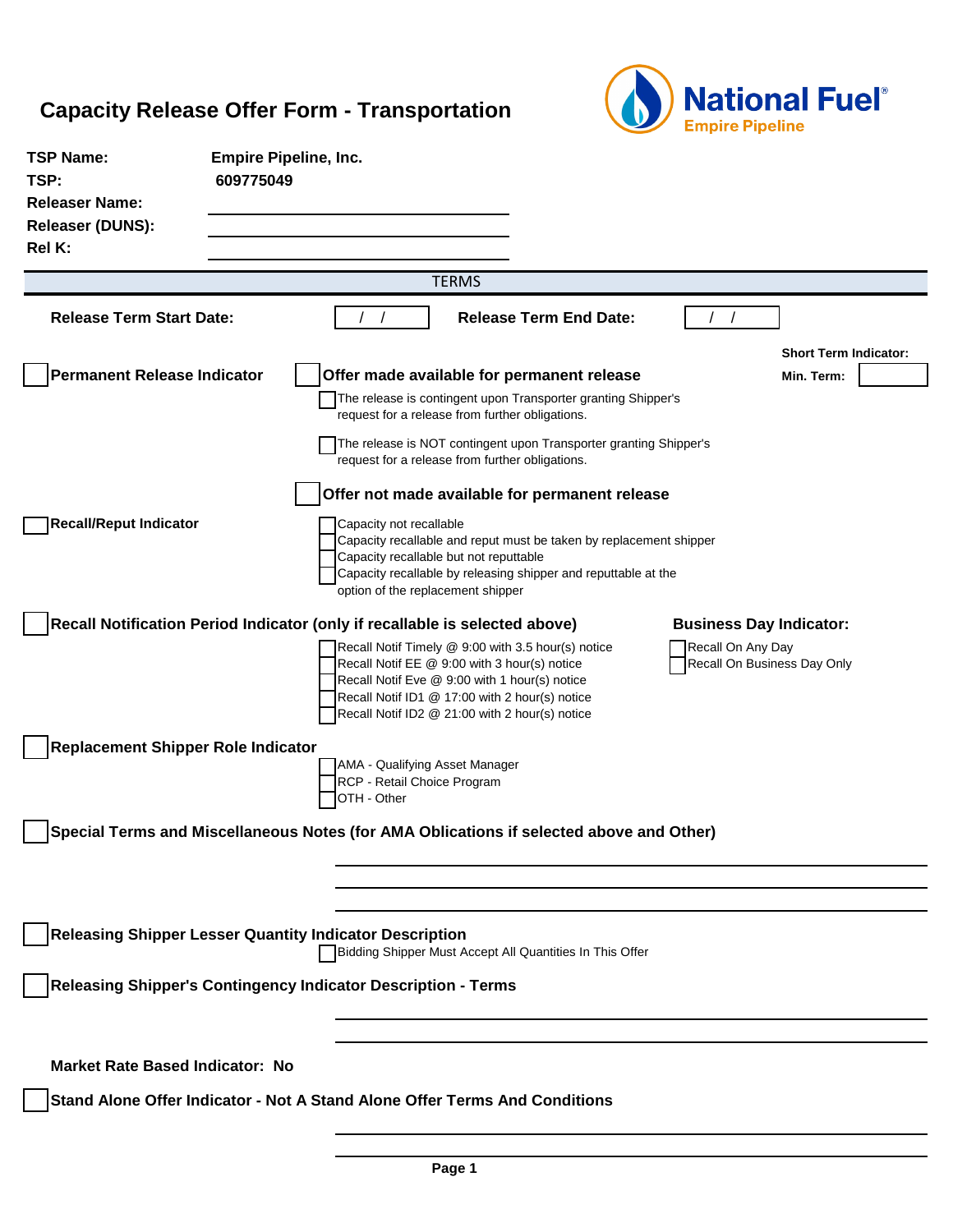(Continued)



| <b>RATES</b>                                                                                                                                                                                                   |                                                                                                                                                              |  |  |  |  |
|----------------------------------------------------------------------------------------------------------------------------------------------------------------------------------------------------------------|--------------------------------------------------------------------------------------------------------------------------------------------------------------|--|--|--|--|
| <b>Release Term Start Date:</b>                                                                                                                                                                                | <b>Release Term End Date:</b>                                                                                                                                |  |  |  |  |
|                                                                                                                                                                                                                | <b>IBR Index-Based Release Indicator</b>                                                                                                                     |  |  |  |  |
|                                                                                                                                                                                                                | The release DOES NOT utilize index-based release pricing (use this page for this rate selection)<br>The release DOES utilize index-based release pricing     |  |  |  |  |
|                                                                                                                                                                                                                | If this DOES utilize index-based release pricing, please identify below:                                                                                     |  |  |  |  |
|                                                                                                                                                                                                                | Basic Formula (use page 3 for this rate selection)                                                                                                           |  |  |  |  |
|                                                                                                                                                                                                                | Unique Formula (please use page 4 for this rate selection)                                                                                                   |  |  |  |  |
| <b>Rel Acpt Bid Basis Desc:</b>                                                                                                                                                                                | Non-IBR Absolute Dollars and Cents Per Unit<br>Minimum Acceptable Rate:<br>Non-IBR Percentage of Max Tariff Rate<br>Minimum Acceptable %:                    |  |  |  |  |
| Rate Form / Type Desc:                                                                                                                                                                                         | Reservation<br>Volumetric<br>Volumetric Commitment (optional):                                                                                               |  |  |  |  |
| Surcharge Indicator Description - Rate(s) stated include all applicable surcharges, no surcharge detail or<br>surcharge total provided                                                                         |                                                                                                                                                              |  |  |  |  |
| Rate Identification Code - Reservation or Volumetric                                                                                                                                                           |                                                                                                                                                              |  |  |  |  |
| Minimum Rate Disclosure Description - Disclosed                                                                                                                                                                |                                                                                                                                                              |  |  |  |  |
|                                                                                                                                                                                                                | <b>Bid Info</b>                                                                                                                                              |  |  |  |  |
|                                                                                                                                                                                                                | Prearranged Deal Indicator Description - Prearranged Bidder Contract / Name:                                                                                 |  |  |  |  |
|                                                                                                                                                                                                                | <b>Affiliate Indicator</b>                                                                                                                                   |  |  |  |  |
| BOTH - Bidder is affiliated with the TSP and the releasing shipper                                                                                                                                             |                                                                                                                                                              |  |  |  |  |
| NONE - Bidder is not affiliated with the TSP or the releasing shipper<br>RS - Bidder is affiliated only with the releasing shipper<br>TSP - Bidder is affiliated only with the Transportation Service Provider |                                                                                                                                                              |  |  |  |  |
| <b>Biddable Deal Indicator Description (in Central Time)</b>                                                                                                                                                   |                                                                                                                                                              |  |  |  |  |
| <b>Bid Period Start Date/Time:</b>                                                                                                                                                                             | 12:00 PM<br><b>Bid Period End Date/Time:</b><br>1:00 PM                                                                                                      |  |  |  |  |
| <b>Bid Evaluation Indicator Description:</b>                                                                                                                                                                   | Pipeline's Method                                                                                                                                            |  |  |  |  |
|                                                                                                                                                                                                                | Releaser's Method<br>Rearranged Deal Match Date/Time: 2:00 PM                                                                                                |  |  |  |  |
| Bid Tie-breaking Method:<br>NPV and First in Time<br>Releaser to Decide                                                                                                                                        |                                                                                                                                                              |  |  |  |  |
| <b>Quantities</b>                                                                                                                                                                                              |                                                                                                                                                              |  |  |  |  |
| <b>Receipt</b><br>Receipt                                                                                                                                                                                      | <b>Maximum</b><br><b>Minimum</b><br><b>Maximum</b><br><b>Delivery</b><br><b>Delivery</b><br><b>Minimum</b>                                                   |  |  |  |  |
| Location<br>Location<br>(Meter #)<br><b>Name</b>                                                                                                                                                               | <b>Delivery</b><br>Receipt<br>Location<br>Location<br><b>Delivery</b><br>Receipt<br>Quantity<br>Quantity<br>(Meter #)<br><b>Name</b><br>Quantity<br>Quantity |  |  |  |  |
|                                                                                                                                                                                                                |                                                                                                                                                              |  |  |  |  |
|                                                                                                                                                                                                                |                                                                                                                                                              |  |  |  |  |
|                                                                                                                                                                                                                |                                                                                                                                                              |  |  |  |  |
|                                                                                                                                                                                                                |                                                                                                                                                              |  |  |  |  |
|                                                                                                                                                                                                                |                                                                                                                                                              |  |  |  |  |
| <b>Signature</b>                                                                                                                                                                                               | Date:                                                                                                                                                        |  |  |  |  |

**Phone Phone Place Fax To: 716-827-237-237-237-237-237-2378**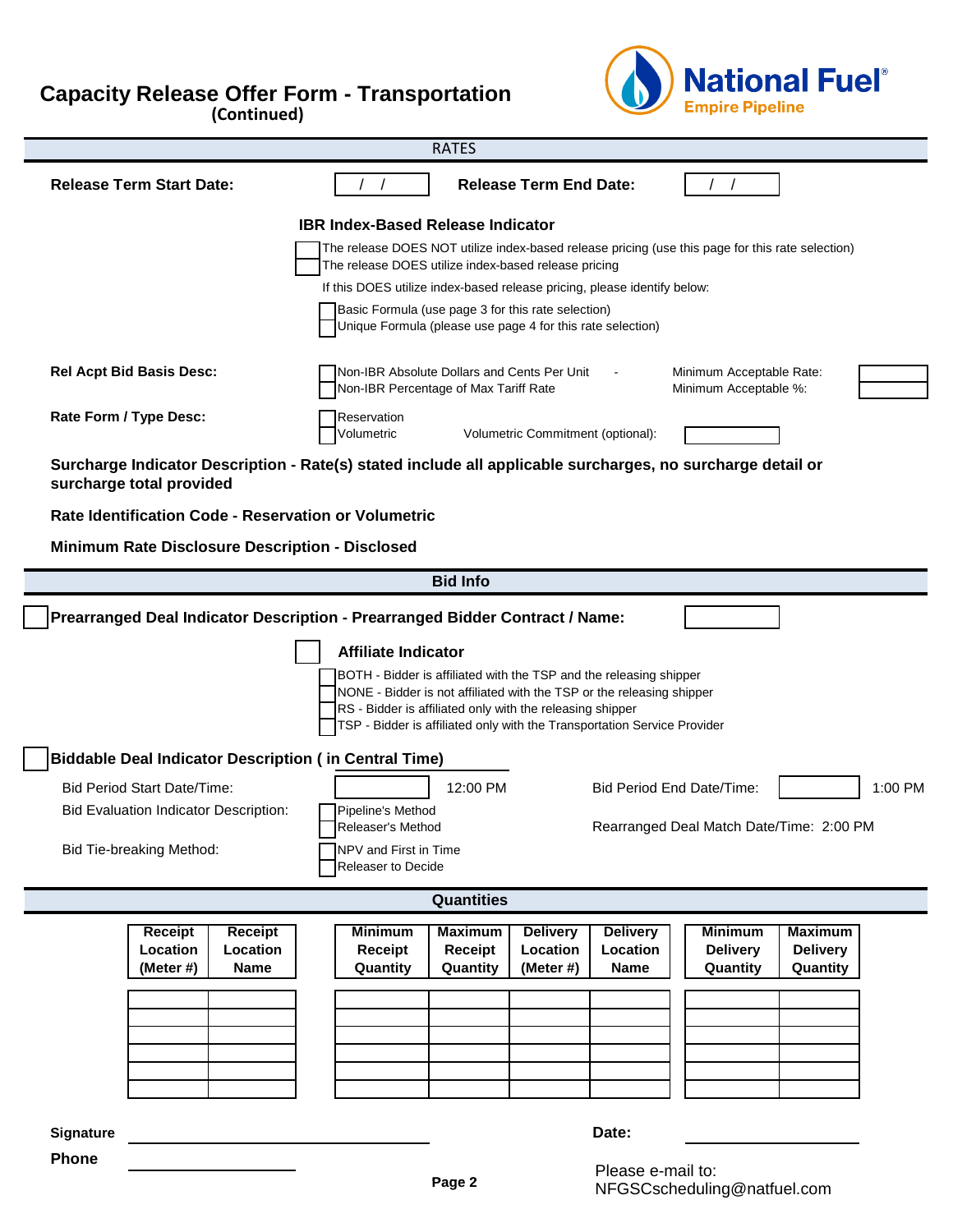**(Continued)**



| <b>RATES - IBR Basic Formula</b>                                                                                                       |                                                                                                |                          |
|----------------------------------------------------------------------------------------------------------------------------------------|------------------------------------------------------------------------------------------------|--------------------------|
| <b>Release Term Start Date:</b>                                                                                                        | <b>Release Term End Date:</b>                                                                  |                          |
| Index Reference 1 Information:                                                                                                         | Platts - Gas Daily Price Midpoint                                                              |                          |
|                                                                                                                                        | Sub-Index Choices (choose one):<br>Appalchia - Dominion, North Point<br>Canadian Gas - Niagara |                          |
| <b>Index Reference 1 Multiplier:</b>                                                                                                   |                                                                                                |                          |
| <b>Variable Mathematical Indicator:</b>                                                                                                | (+) plus<br>(-) minus                                                                          |                          |
| <b>Index Reference 2 Information:</b>                                                                                                  | Platts - Gas Daily Price Midpoint                                                              |                          |
| (optional)                                                                                                                             | Sub-Index Choices (choose one):<br>Appalchia - Dominion, North Point<br>Canadian Gas - Niagara |                          |
| <b>Index Reference 2 Multiplier:</b>                                                                                                   |                                                                                                |                          |
| <b>Variable Mathematical Indicator:</b>                                                                                                | $(+)$ plus<br>(-) minus                                                                        |                          |
| <b>Index Formula Variable:</b>                                                                                                         |                                                                                                |                          |
| <b>Rel Acpt Bid Basis Desc:</b>                                                                                                        | Non-IBR Absolute Dollars and Cents Per Unit                                                    | Minimum Acceptable Rate: |
|                                                                                                                                        | Non-IBR Percentage of Max Tariff Rate                                                          | Minimum Acceptable %:    |
| Rate Form / Type Desc:                                                                                                                 | Reservation<br>Volumetric<br>Volumetric Commitment (optional):                                 |                          |
| <b>Index Rate Floor:</b>                                                                                                               |                                                                                                |                          |
| Surcharge Indicator Description - Rate(s) stated include all applicable surcharges, no surcharge detail or<br>surcharge total provided |                                                                                                |                          |

**Rate Identification Code - Reservation or Volumetric**

**Minimum Rate Disclosure Description - Disclosed**

| <b>Signature</b> | Date: |
|------------------|-------|
|                  |       |

**Phone Phone Plants Plants Plants Plants Plants Plants Plants Plants Plants Plants Plants Plants Plants Plants Plants Plants Plants Plants Plants Plants Plants Plants Plants** 

Please e-mail to: NFGSCscheduling@natfuel.com